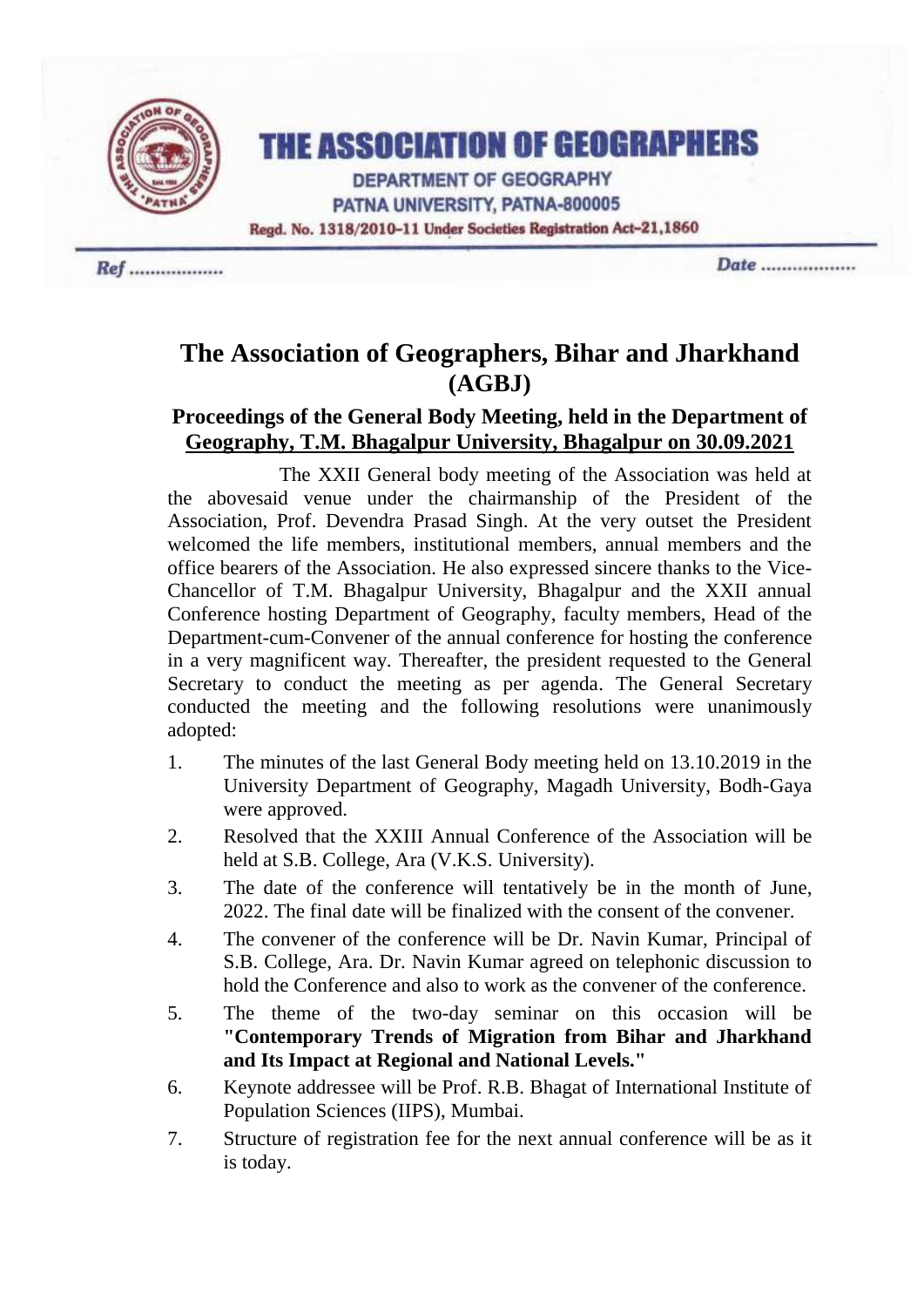- 8. As regards the status of Geographical Perspective, the journal of the Association, much improvement has been done this year and it will be sent soon for its inclusion in UGC CARE list Journals.
- 9. The Treasurer, Dr. Manoj Kumar Sinha presented the Balance Sheet of Income and Expenditure of the account certified by the C.A. pertaining to the year ending 31<sup>st</sup> March, 2020. It was approved by the General Body.
- 10. The General Body also approved the proposal of the Treasurer to increase the honorarium of the computer typist from Rs. 2,000/- to Rs. 5,000/- per annum.
- 11. The proposal of the executive committee to purchase two Almirah/Bookshelf for keeping the Journals was also approved.
- 12. Prof. R. Gauntia Young Geographers' Award was conferred on Ms. Mitu Kumari, Assistant Professor (Guest Faculty), Parwati Science College, BNMU, Madhepura, the second Prize was given to Mr. Dinanath Thakur, Research Scholar, Deptt. of Geography, V.B. University, Hazaribagh and the consolation prize was given to Ms. Aritra Suman, Assistant Professor (Guest Faculty), R.C. College, Sakra, BRABU, Muzaffarpur. The general body expressed satisfaction and also gave its consent.
- 13. Dr. Vidya Sagar Yadav Emerging Geographer's first Award was conferred on Ms. Mitu Kumari, Parwati Science College, BNMU, Madhepura and the second award was given to Ms. Aritra Suman, R.C. College, Sakra, BRABU, Muzaffarpur. The general body expressed satisfaction and also gave its consent.
- 14. The General Body elected the new Executive Committee for 2020-2021 as given below:

| Prof. (Dr.) L.N. Ram<br>Prof. (Dr.) R.B.P. Singh                                                               |
|----------------------------------------------------------------------------------------------------------------|
| <b>Office Bearers</b>                                                                                          |
| Prof. (Dr.) S.K. Sharma, Bokaro Steel City<br>Prof. (Dr.) Md. Ataullah, Patna<br>Prof. (Dr.) D.P. Singh, Patna |
|                                                                                                                |
| Dr. Rameshwar Pd. Singh, Lalganj, Vaishali<br>Dr. Veerendra Kumar, Bodh-Gaya<br>Dr. Aaley Ali, Jamshedpur      |
| Dr. Manoj Kumar Sinha, Patna<br>Dr. Uday Kumar, Patna<br>Dr. Ambarish Kumar Rai, Ara                           |
|                                                                                                                |

#### **Executive Committee : 2020-2021**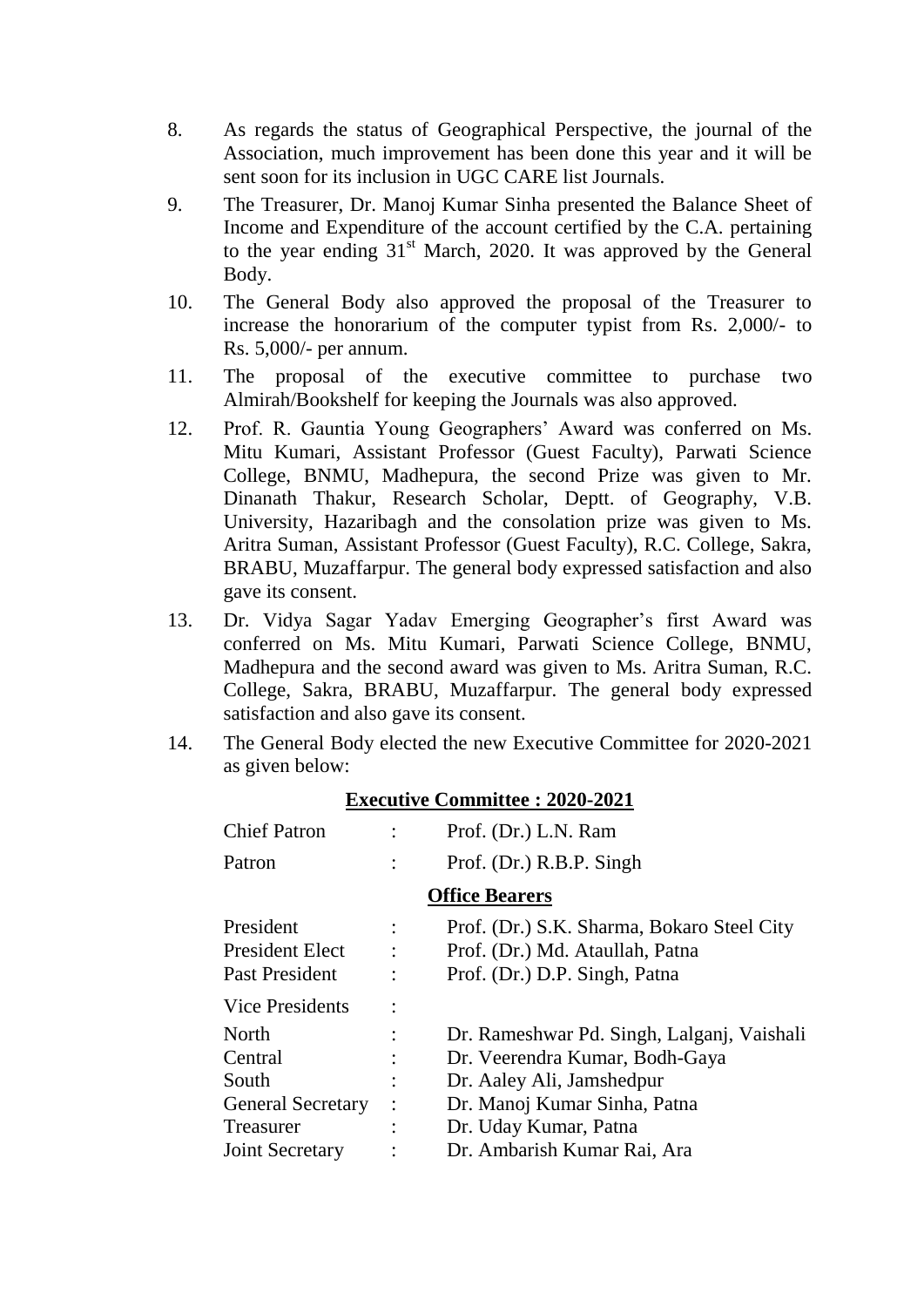#### **Members of the Executive Committee**

|                                  | Northern Zone: 1. Dr. Gaurav Sikka, Darbhanga                 |
|----------------------------------|---------------------------------------------------------------|
|                                  | 2. Dr. Shailesh Kumar, Dighwara (Saran)                       |
|                                  | 3. Dr. Rajeshwar Pd. Yadav, Madhepura                         |
|                                  | 4. Dr. Sandeep Kumar Singh, Madhubani                         |
| Central Zone : 1. Dr. Sadaf, Ara |                                                               |
|                                  | 2. Dr. Basudeo Prasad, Gaya                                   |
|                                  | 3. Dr. Supriya, Patna                                         |
|                                  | 4. Dr. Prashant Kumar, Bhagalpur                              |
|                                  | Southern Zone: 1. Dr. Saroj Kumar Singh, Hazaribagh           |
|                                  | 2. Dr. Pradeep Kumar Singh, Hazaribagh                        |
|                                  | 3. Dr. Chandan Kr. Mahto, Chas (Bokaro)                       |
|                                  | 4. Dr. Arun Kumar, Ranchi                                     |
|                                  | High School: 1. Dr. Vijay Kumar Choudhary, Patna              |
|                                  | Representatives 2. Dr. Dinesh Kr. Sahu-Darbhanga              |
|                                  | Research Scholar Representative : Dinanath Thakur, Hazaribagh |
|                                  | Editorial Board Representative : Prof. (Dr.) Md. Nazim, Patna |
| <b>External Representative</b>   | : Dr. Ganesh Pathak Balia (U.P.)                              |
|                                  | Special Invitees: (A) All P.G. Heads of the Department of     |
|                                  | Geography, Universities of Bihar and Jharkhand.               |

(B) All Past Presidents of the Association of Geographers, Bihar and Jharkhand

Note : Co-opted members will be included in the first meeting of the newly constituted Executive Committee.

### **Advisory Board of the Journal**

- 1. Dr. L.N. Ram, Patna
- 2. Dr. Rana Pratap, Bodh-Gaya
- 3. Dr. K.N. Paswan, Patna
- 4. Dr. B.C. Vaidya, JNU, New Delhi
- 5. Dr. B.R.K. Sinha, BHU, Varanasi
- 6. Dr. Kaveri Dabhadker, Bilaspur

#### **Editorial Board**

| Editor-in-Chief | : Prof. R.B.P. Singh, Patna   |
|-----------------|-------------------------------|
| <b>Members</b>  | : Dr. Usha Verma, Patna       |
|                 | Dr. D.P. Singh, Patna         |
|                 | Dr. Ravi Kiran Sharma, Patna  |
|                 | Dr. Tun Tun Jha, Darbhanga    |
|                 | Dr. Ram Kumar Tiwari, Ranchi  |
|                 | Dr. Md. Nazim, Patna          |
| Joint Editor    | : Dr. Manoj Kumar, PPU, Patna |